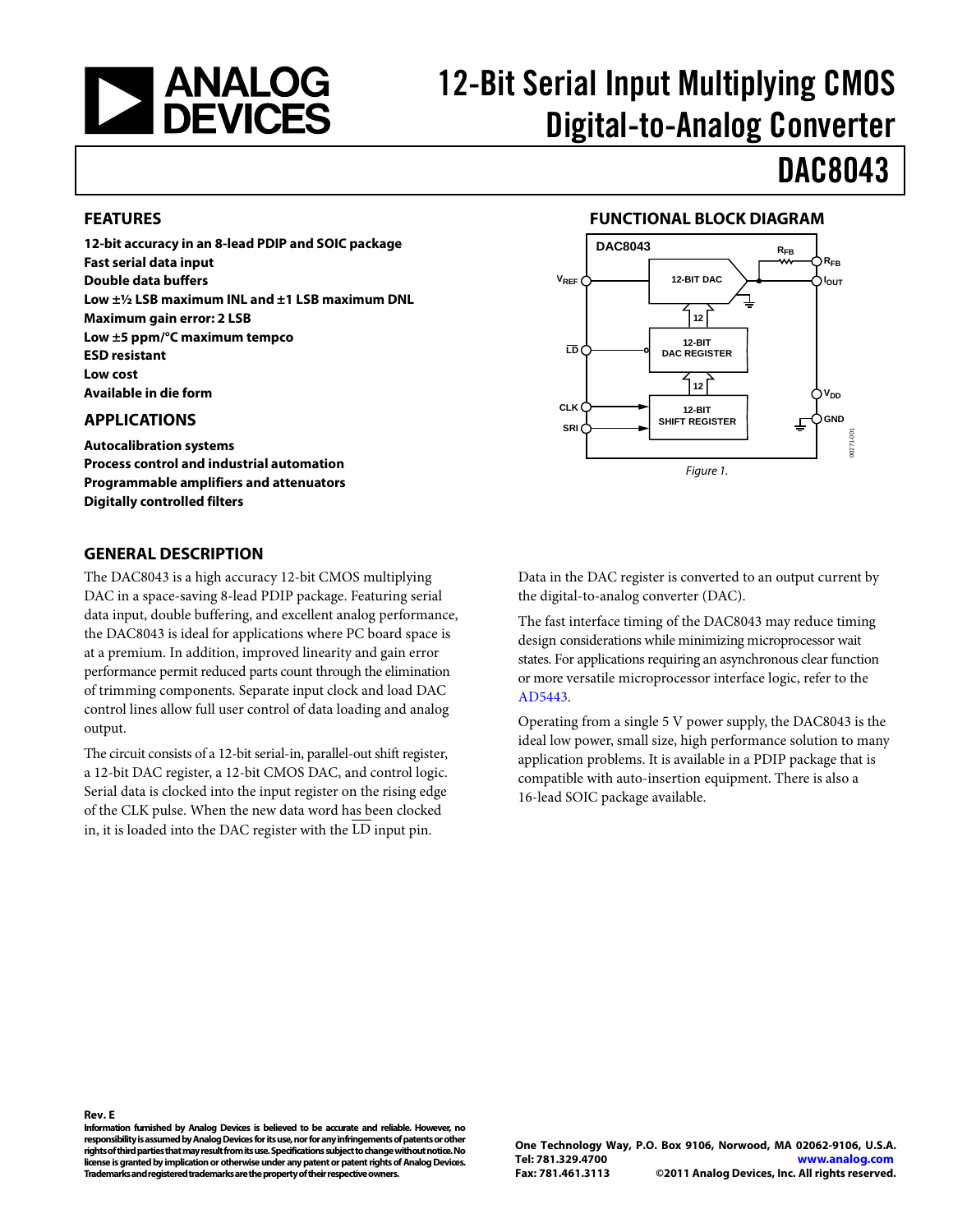# **TABLE OF CONTENTS**

## <span id="page-1-0"></span>**REVISION HISTORY**

### $1/11$ -Rev. D to Rev. E

## 3/03-Data Sheet Changed from Rev. C to Rev. D.

| Deleted 8-Lead CIRDIP and 16-Lead Wide-Body SOL Universal |  |
|-----------------------------------------------------------|--|
|                                                           |  |
|                                                           |  |
|                                                           |  |
|                                                           |  |
|                                                           |  |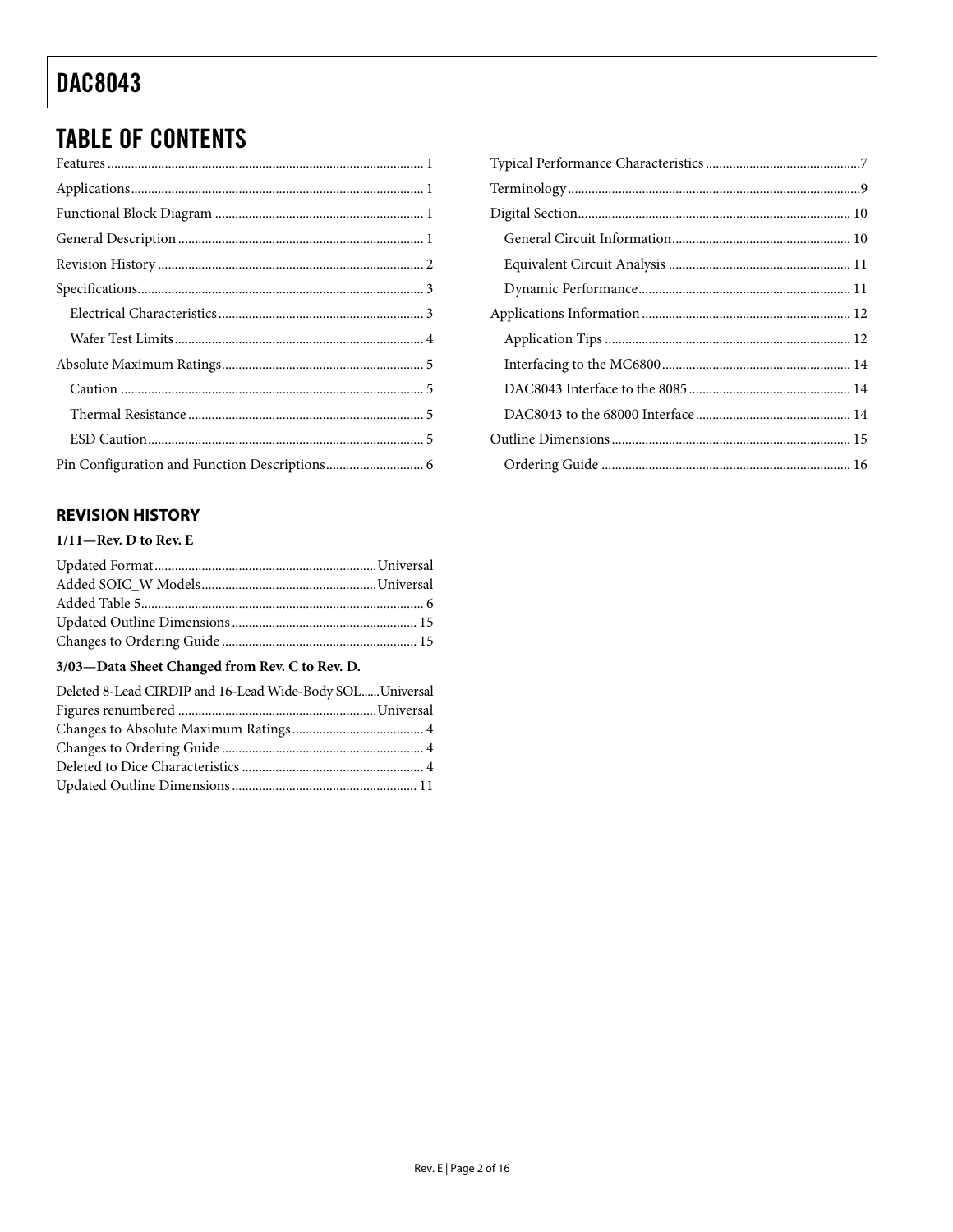# <span id="page-2-0"></span>**SPECIFICATIONS**

## <span id="page-2-1"></span>**ELECTRICAL CHARACTERISTICS**

 $V_{DD} = 5$  V;  $V_{REF} = 10$  V;  $I_{OUT} = GND = 0$  V;  $T_A = full$  temperature range specified under the [Absolute Maximum Ratings,](#page-4-0) unless otherwise noted.

**Table 1.** 

| 1 avit 1.<br><b>Parameter</b>                                               | Symbol                      | <b>Conditions</b>                                                                                                          | Min | <b>Typ</b>     | Max              | Unit           |
|-----------------------------------------------------------------------------|-----------------------------|----------------------------------------------------------------------------------------------------------------------------|-----|----------------|------------------|----------------|
| <b>STATIC ACCURACY</b>                                                      |                             |                                                                                                                            |     |                |                  |                |
| Resolution                                                                  | N                           |                                                                                                                            | 12  |                |                  | <b>Bits</b>    |
| Nonlinearity <sup>1</sup>                                                   | <b>INL</b>                  | DAC8043G                                                                                                                   |     |                | $\pm\frac{1}{2}$ | <b>LSB</b>     |
|                                                                             |                             | <b>DAC8043F</b>                                                                                                            |     |                | 1                | <b>LSB</b>     |
| Differential Nonlinearity <sup>2</sup>                                      | <b>DNL</b>                  |                                                                                                                            |     |                | ±1               | <b>LSB</b>     |
| Gain Error <sup>3</sup>                                                     | $G_{\text{FSE}}$            | $T_A = 25^{\circ}C$                                                                                                        |     |                | $\overline{2}$   | <b>LSB</b>     |
|                                                                             |                             | $T_A$ = full temperature range, all grades                                                                                 |     |                | $\overline{2}$   | <b>LSB</b>     |
| Gain Tempco (△Gain/∆Temp) <sup>4</sup>                                      | TC <sub>GFS</sub>           |                                                                                                                            |     |                | ±5               | ppm/°C         |
| Power Supply Rejection Ratio<br>( $\Delta$ Gain/ $\Delta$ V <sub>DD</sub> ) | <b>PSRR</b>                 | $\Delta V_{DD} = \pm 5\%$                                                                                                  |     | ±0.0006        | ±0.002           | $% /$ %        |
| Output Leakage Current <sup>5</sup>                                         | $I_{LKG}$                   | $T_A = 25^{\circ}C$                                                                                                        |     |                | ±5               | nA             |
|                                                                             |                             | $T_A$ = full temperature range                                                                                             |     |                | ±25              | nA             |
| Zero Scale Error <sup>6, 7</sup>                                            | $I_{ZSE}$                   | $T_A = 25^{\circ}C$                                                                                                        |     |                | 0.03             | <b>LSB</b>     |
|                                                                             |                             | $T_A$ = full temperature range                                                                                             |     |                | 0.15             | <b>LSB</b>     |
| Input Resistance <sup>8</sup>                                               | $R_{IN}$                    |                                                                                                                            | 7   | 11             | 15               | kΩ             |
| AC PERFORMANCE                                                              |                             |                                                                                                                            |     |                |                  |                |
| <b>Output Current</b>                                                       |                             |                                                                                                                            |     |                |                  |                |
| Settling Time <sup>4, 9</sup>                                               | $t_{\mathsf{S}}$            | $T_A = 25^{\circ}C, V_{BFE} = 0 V$                                                                                         |     | 0.25           | $\mathbf{1}$     | μs             |
| Digital-to-Analog Glitch Energy <sup>4, 10</sup>                            | Q                           | $I_{\text{OUT}}$ load = 100 $\Omega$ , C <sub>EXT</sub> = 13 pF, DAC register loaded<br>alternately with all 0s and all 1s |     | $\overline{2}$ | 20               | nVs            |
| Feedthrough Error ( $V_{REF}$ to $I_{OUT}$ ) <sup>4, 11</sup>               | <b>FT</b>                   | $V_{REF}$ = 20 V p-p @ f = 10 kHz, digital input = 0000<br>0000 0000                                                       |     | 0.7            | 1                | $mV p-p$       |
|                                                                             |                             | $T_A = 25^{\circ}C$                                                                                                        |     |                |                  |                |
| Total Harmonic Distortion <sup>4</sup>                                      | <b>THD</b>                  | $V_{REF}$ = 6 V rms @ 1 kHz, DAC register loaded with<br>all 1s                                                            |     | $-85$          |                  | dB             |
| Output Noise Voltage Density <sup>4, 12</sup>                               | $\mathsf{e}_{\mathsf{n}}$   | 10 Hz to 100 kHz between RFB and lout                                                                                      |     |                | 17               | $nV/\sqrt{Hz}$ |
| <b>DIGITAL INPUTS</b>                                                       |                             |                                                                                                                            |     |                |                  |                |
| Digital Input                                                               |                             |                                                                                                                            |     |                |                  |                |
| High                                                                        | $V_{\text{IN}}$             |                                                                                                                            | 2.4 |                |                  | V              |
| Low                                                                         | $V_{I L}$                   |                                                                                                                            |     |                | 0.8              | v              |
| Input Leakage Current <sup>13</sup>                                         | $I_{\rm IL}$                | $V_{IN} = 0 V$ to +5 V                                                                                                     |     |                | ±1               | μA             |
| Input Capacitance <sup>4, 11</sup>                                          | $C_{\text{IN}}$             | $V_{IN} = 0 V$                                                                                                             |     |                | 8                | pF             |
| <b>ANALOG OUTPUTS</b>                                                       |                             |                                                                                                                            |     |                |                  |                |
| Output Capacitance <sup>4</sup>                                             | $\mathsf{C}_{\mathsf{OUT}}$ | Digital inputs = $V_{\text{H}}$                                                                                            |     |                | 110              | pF             |
|                                                                             |                             | Digital inputs = $V_{IL}$                                                                                                  |     |                | 80               | pF             |
| TIMING CHARACTERISTICS <sup>4, 14</sup>                                     |                             |                                                                                                                            |     |                |                  |                |
| Data Setup Time                                                             | $t_{\text{DS}}$             | $T_A$ = full temperature range                                                                                             | 40  |                |                  | ns             |
| Data Hold Time                                                              | $t_{DH}$                    | $T_A$ = full temperature range                                                                                             | 80  |                |                  | ns             |
| Clock Pulsewidth High                                                       | $t_{CH}$                    | $T_A$ = full temperature range                                                                                             | 90  |                |                  | ns             |
| Clock Pulsewidth Low                                                        | $t_{CL}$                    | $T_A$ = full temperature range                                                                                             | 120 |                |                  | ns             |
| Load Pulsewidth                                                             | $t_{LD}$                    | $T_A$ = full temperature range                                                                                             | 120 |                |                  | ns             |
| LSB Clock Into Input Register to<br>Load DAC Register Time                  | $t_{ASB}$                   | $T_A$ = full temperature range                                                                                             | 0   |                |                  | ns             |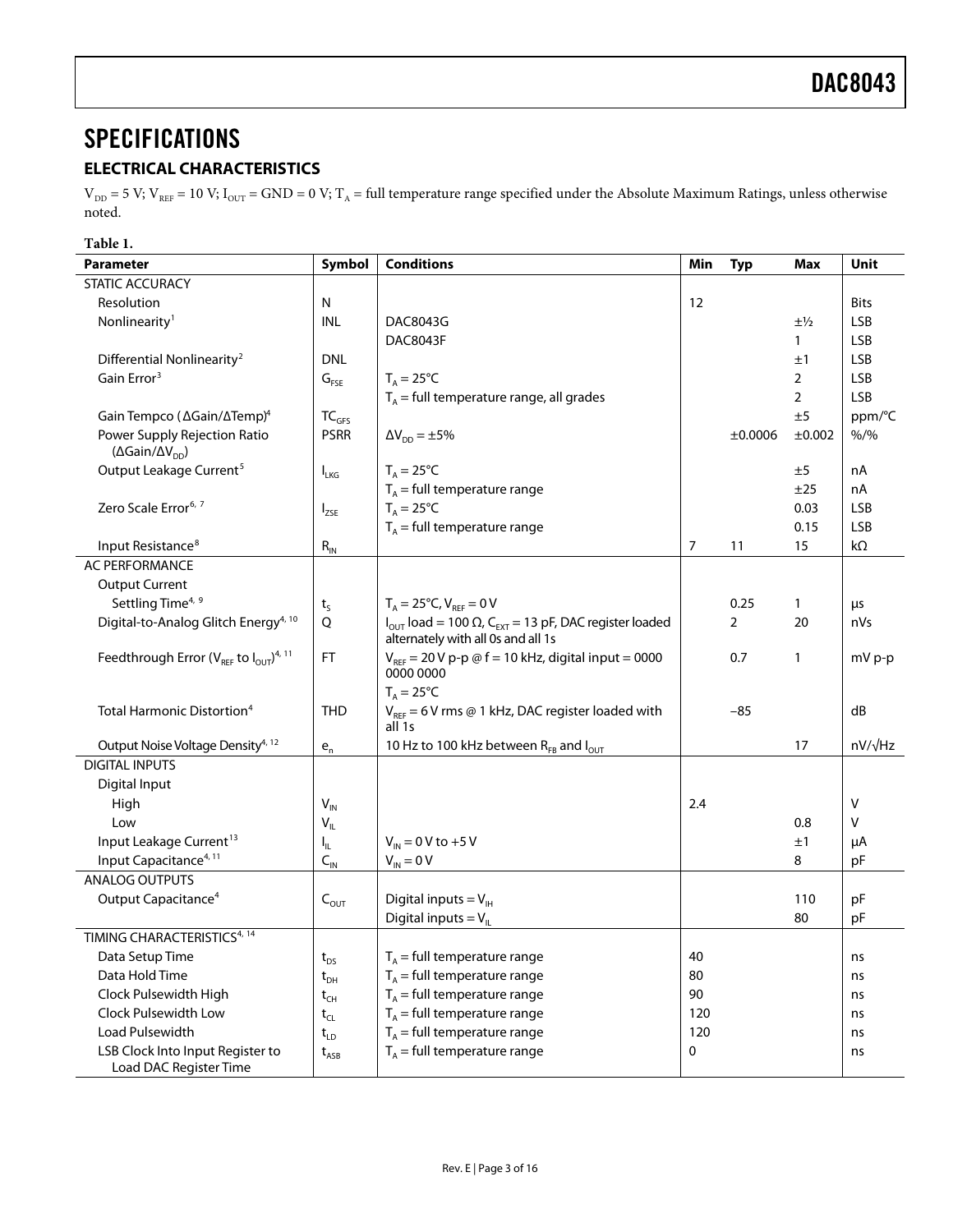| <b>Parameter</b>      | <b>Symbol</b>         | <b>Conditions</b>                                   | Min  | <b>Typ</b> | Max  | Unit |
|-----------------------|-----------------------|-----------------------------------------------------|------|------------|------|------|
| <b>POWER SUPPLY</b>   |                       |                                                     |      |            |      |      |
| Supply Voltage        | <b>V<sub>DD</sub></b> |                                                     | 4.75 |            | 5.25 | V    |
| <b>Supply Current</b> | I <sub>DD</sub>       | Digital inputs = $V_{\text{IH}}$ or $V_{\text{IL}}$ |      |            | 500  | μA   |
|                       |                       | Digital inputs = $0 \text{ V}$ or $V_{DD}$          |      |            | 100  | μA   |

<span id="page-3-1"></span> $1 \pm 1/2$  LSB =  $\pm 0.012$ % of full scale.

<span id="page-3-2"></span><sup>2</sup> All grades are monotonic to 12 bits over temperature.

<span id="page-3-3"></span><sup>3</sup> Using internal feedback resistor.

<span id="page-3-4"></span>4 Guaranteed by design and not tested.

<sup>5</sup> Applies to l<sub>out</sub>; all digital inputs = 0 V.<br><sup>6</sup> Vers = 10 V; all digital inputs = 0 V.

<span id="page-3-6"></span><span id="page-3-5"></span> $6$  V<sub>REF</sub> = 10 V; all digital inputs = 0 V.

<span id="page-3-7"></span><sup>7</sup> Calculated from worst-case R<sub>REF</sub>: I<sub>ZSE</sub> (in LSBs) = (R<sub>REF</sub> × I<sub>LKG</sub> × 4096)/V<sub>REF</sub>.

<span id="page-3-8"></span><sup>8</sup> Absolute temperature coefficient is less than 300 ppm/°C.

<span id="page-3-9"></span><sup>9</sup> lout load = 100 Ω, C<sub>EXT</sub> = 13 pF, digital input = 0 V to V<sub>DD</sub> or V<sub>DD</sub> to 0 V. Extrapolated to ½ LSB; t<sub>S</sub> = propagation delay (t<sub>PD</sub>) + 9τ

<span id="page-3-10"></span>where τ = measured time constant of the final RC decay.<br><sup>10</sup> V<sub>REF</sub> = 0 V, all digital inputs = 0 V to V<sub>DD</sub> or V<sub>DD</sub> to 0 V.<br><sup>11</sup> All digit inputs = 0 V.

<span id="page-3-12"></span><span id="page-3-11"></span><sup>12</sup> Calculations from en =  $\sqrt{4KTRB}$ 

where:

 $K =$  Boltzmann constant, J/°K,

 $R$  = resistance,  $\Omega$ ,

 $T =$  resistor temperature, °K,<br>B = bandwidth, Hz.

<span id="page-3-14"></span><span id="page-3-13"></span><sup>13</sup> Digital inputs are CMOS gates;  $I_{IN}$  is typically 1 nA at 25°C. <sup>14</sup> Tested at V<sub>IN</sub> = 0 V or V<sub>DD</sub>.

### <span id="page-3-0"></span>**WAFER TEST LIMITS**

 $V_{DD} = 5$  V,  $V_{REF} = 10$  V;  $I_{OUT} = GND = 0$  V,  $T_A = 25$ °C.

#### **Table 2.**

|                               |                       |                                       |     | <b>DAC8043GBC Limit</b> |             |             |
|-------------------------------|-----------------------|---------------------------------------|-----|-------------------------|-------------|-------------|
| Parameter <sup>1</sup>        | Symbol                | <b>Conditions</b>                     | Min | Typ                     | Max         | Unit        |
| <b>STATIC ACCURACY</b>        |                       |                                       |     |                         |             |             |
| Resolution                    | N                     |                                       | 12  |                         |             | <b>Bits</b> |
| <b>Integral Nonlinearity</b>  | INL                   |                                       |     |                         | ±1          | <b>LSB</b>  |
| Differential Nonlinearity     | <b>DNL</b>            |                                       |     |                         | ±1          | <b>LSB</b>  |
| <b>Gain Error</b>             | G <sub>FSF</sub>      | Using internal feedback resistor      |     |                         | ±2          | <b>LSB</b>  |
| Power Supply Rejection Ratio  | <b>PSRR</b>           | $\Delta V_{DD} = \pm 5\%$             |     |                         | $\pm 0.002$ | $% /$ %     |
| Output Leakage Current (Ιουτ) | <b>LKG</b>            | Digital inputs = $V_{IL}$             |     |                         | ±5          | nA          |
| <b>REFERENCE INPUT</b>        |                       |                                       |     |                         |             |             |
| Input Resistance              | $R_{IN}$              |                                       | 7   |                         | 15          | $k\Omega$   |
| <b>DIGITAL INPUTS</b>         |                       |                                       |     |                         |             |             |
| Digital Input High            | <b>V<sub>IH</sub></b> |                                       | 2.4 |                         |             | v           |
| Digital Input Low             | $V_{\parallel}$       |                                       |     |                         | 0.8         | V           |
| Input Leakage Current         | Iц.                   | $V_{IN} = 0 V to V_{DD}$              |     |                         | ±1          | μA          |
| <b>POWER SUPPLY</b>           |                       |                                       |     |                         |             |             |
| <b>Supply Current</b>         | $I_{DD}$              | Digital inputs = $V_{IN}$ or $V_{IL}$ |     |                         | 500         | μA          |
|                               |                       | Digital inputs $= 0 V$ or $V_{DD}$    |     |                         | 100         | μA          |

<span id="page-3-15"></span>1 Electrical tests are performed at wafer probe to the limits shown. Due to variations in assembly methods and normal yield loss, yield after packaging is not guaranteed for standard product dice. Consult a factory to negotiate specifications based on dice lot qualifications through sample lot assembly and testing.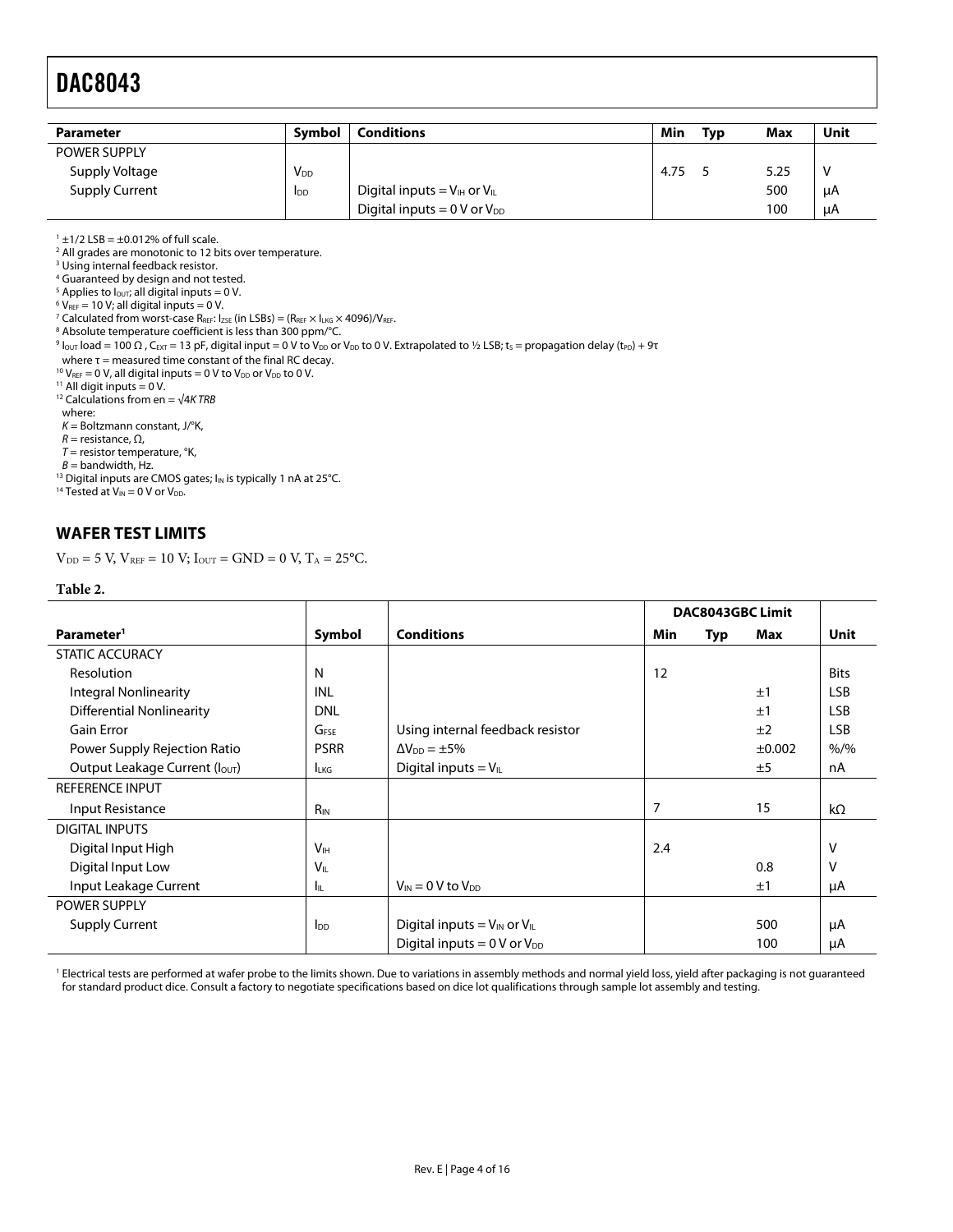# <span id="page-4-0"></span>ABSOLUTE MAXIMUM RATINGS

 $T_A = 25$ °C, unless otherwise noted.

### **Table 3.**

| <b>Parameter</b>                     | Rating                              |
|--------------------------------------|-------------------------------------|
| $V_{DD}$ to GND                      | $-0.3$ V to $+8$ V                  |
| $V_{\text{ref}}$ to GND              | ±18V                                |
| $V_{RFR}$ to GND                     | ±18V                                |
| Digital Input Voltage Range          | $-0.3$ V to V <sub>DD</sub> + 0.3 V |
| $V_{I\text{OUT}}$ to GND             | $-0.3$ V to V <sub>DD</sub> + 0.3 V |
| Operating Temperature Range          |                                     |
| <b>FP Version</b>                    | $-40^{\circ}$ C to $+85^{\circ}$ C  |
| <b>GP</b> Version                    | $0^{\circ}$ C to 70 $^{\circ}$ C    |
| Junction Temperature                 | $150^{\circ}$ C                     |
| Storage Temperature                  | $-65^{\circ}$ C to $+150^{\circ}$ C |
| Lead Temperature (Soldering, 60 sec) | $300^{\circ}$ C                     |

Stresses above those listed under Absolute Maximum Ratings may cause permanent damage to the device. This is a stress rating only; functional operation of the device at these or any other conditions above those indicated in the operational section of this specification is not implied. Exposure to absolute maximum rating conditions for extended periods may affect device reliability.

### <span id="page-4-1"></span>**CAUTION**

- 1. Do not apply voltages higher than  $V_{DD}$  or less than GND potential on any terminal except  $V_{RFE}$  and  $R_{FB}$ .
- 2. The digital control inputs are Zener-protected; however, permanent damage may occur on unprotected units from high energy electrostatic fields. Keep units in conductive foam at all times until ready to use.
- 3. Use proper antistatic handling procedures.
- 4. Absolute Maximum Ratings apply to both packaged devices and dice. Stresses above those listed under the Absolute Maximum Ratings may cause permanent damage to the device.

## <span id="page-4-2"></span>**THERMAL RESISTANCE**

 $\theta_{IA}$  is specified for the worst-case conditions, that is, a device soldered in a circuit board for surface-mount packages.

#### **Table 4. Thermal Resistance**

| Package Type | $\Theta_{JA}$ | $\bm{\theta}_{\text{ir}}$ | Unit          |
|--------------|---------------|---------------------------|---------------|
| 8-Lead PDIP  | 96            | 37                        | $\degree$ C/W |
| 16-Lead SOIC | 92            |                           | °C/W          |

### <span id="page-4-3"></span>**ESD CAUTION**



ESD (electrostatic discharge) sensitive device. Charged devices and circuit boards can discharge without detection. Although this product features patented or proprietary protection circuitry, damage may occur on devices subjected to high energy ESD. Therefore, proper ESD precautions should be taken to avoid performance degradation or loss of functionality.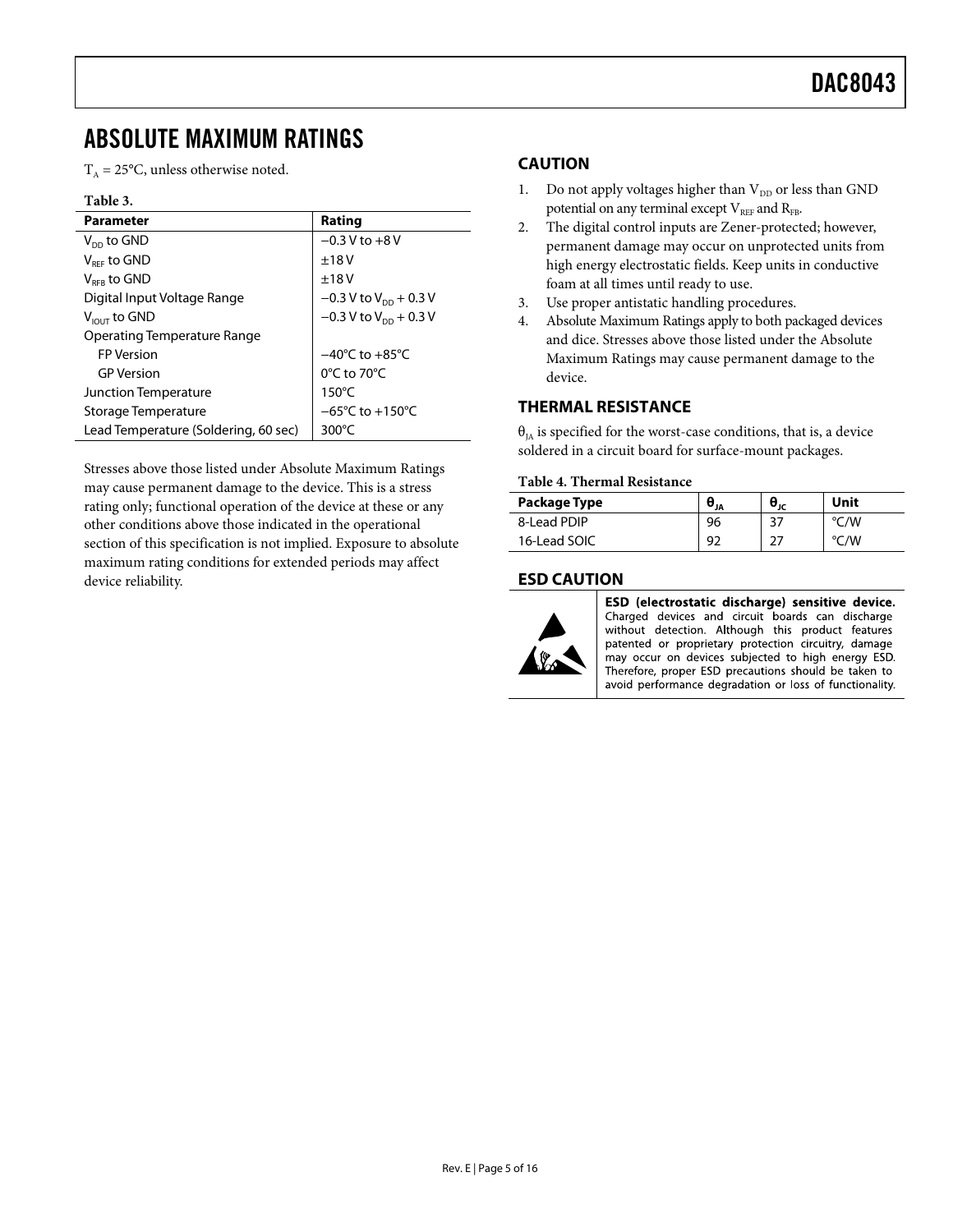# <span id="page-5-0"></span>PIN CONFIGURATION AND FUNCTION DESCRIPTIONS





*Figure 3. 16-Lead Wide-Body SOIC*

## **Table 5. Pin Function Descriptions**

|             | Pin No.                |                            |                                                                                                                              |
|-------------|------------------------|----------------------------|------------------------------------------------------------------------------------------------------------------------------|
| 8-Lead PDIP | 16-Lead SOIC           | <b>Mnemonic</b>            | <b>Description</b>                                                                                                           |
|             | 3                      | $V_{\text{REF}}$           | DAC Reference Voltage Input Pin.                                                                                             |
|             | 4                      | $R_{FB}$                   | DAC Feedback Resistor Pin. This pin establishes voltage output for the DAC by<br>connecting to an external amplifier output. |
|             | 5                      | $I_{\text{OUT}}$           | DAC Current Output.                                                                                                          |
|             | 6, 7                   | <b>GND</b>                 | Ground Pin.                                                                                                                  |
|             |                        | LD                         | Load Strobe, Level-Sensitive Digital Input. Transfers shift-register data to DAC register<br>while active low.               |
| 6           | 12                     | SRI                        | 12-Bit Serial Register Input. Data loads directly into the shift register MSB first. Extra<br>leading bits are ignored.      |
|             | 13                     | <b>CLK</b>                 | Serial Clock Input. Positive-edge clocks data into shift register.                                                           |
| 8           | 14                     | $\mathsf{V}_{\mathsf{DD}}$ | Positive Power Supply Input.                                                                                                 |
|             | 1, 2, 8, 9, 10, 15, 16 | NC.                        | Do Not Connect to These Pins.                                                                                                |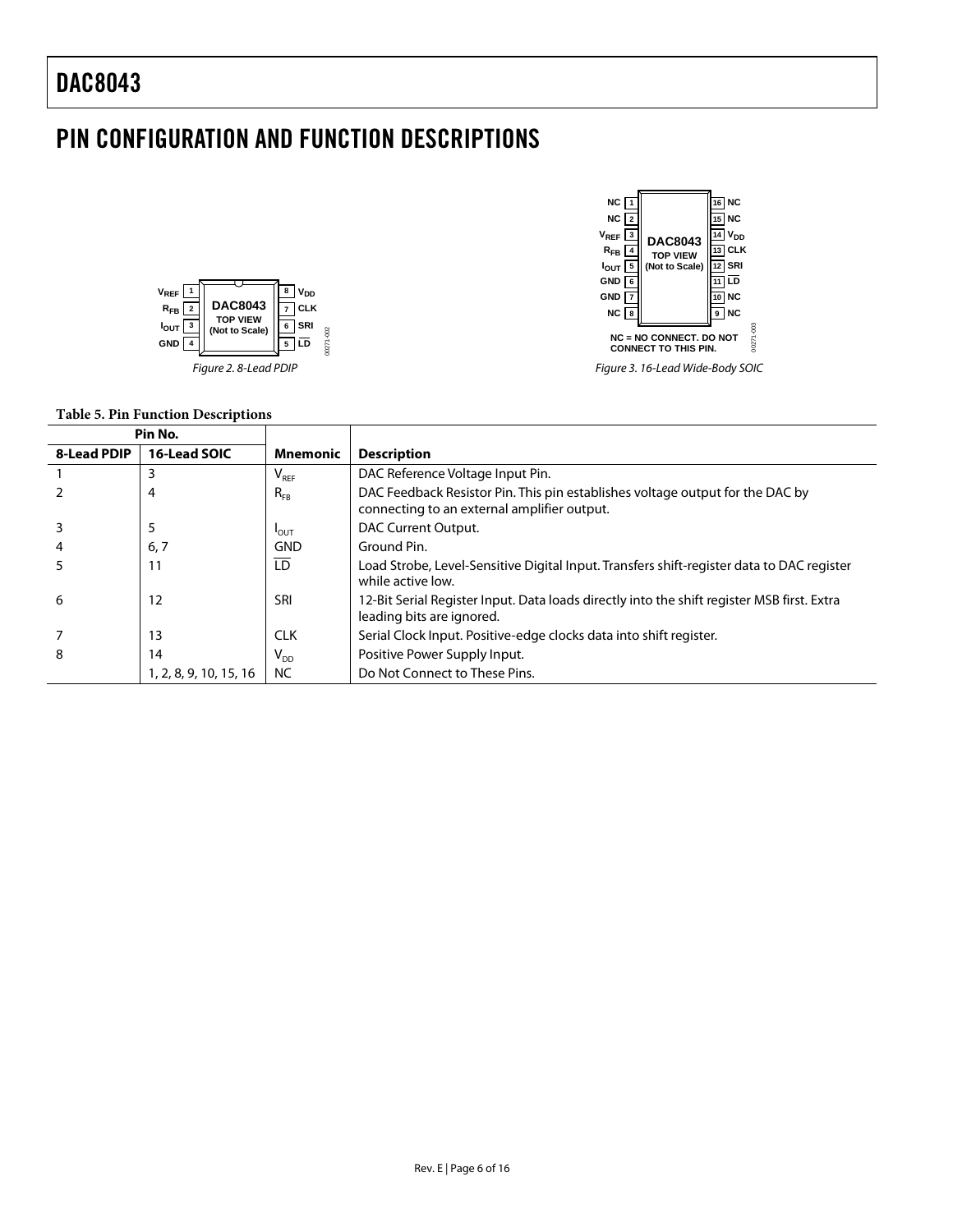# <span id="page-6-0"></span>TYPICAL PERFORMANCE CHARACTERISTICS



*Figure 4. Gain vs. Frequency (Output Amplifier: OP42)*



*Figure 5. Total Harmonic Distortion vs. Frequency (Multiplying Mode)*



*Figure 6. Supply Current vs. Logic Input Voltage*

<span id="page-6-1"></span>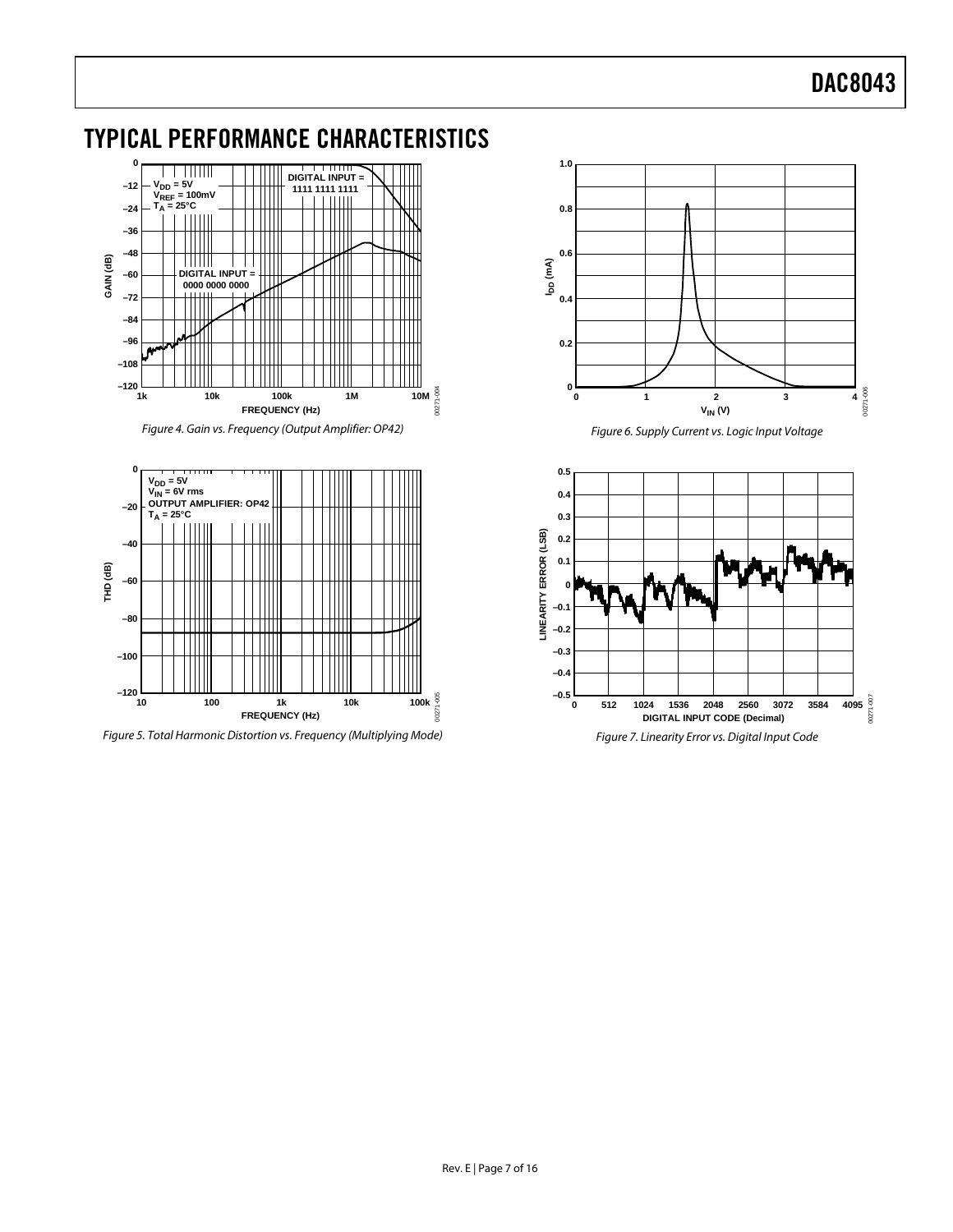





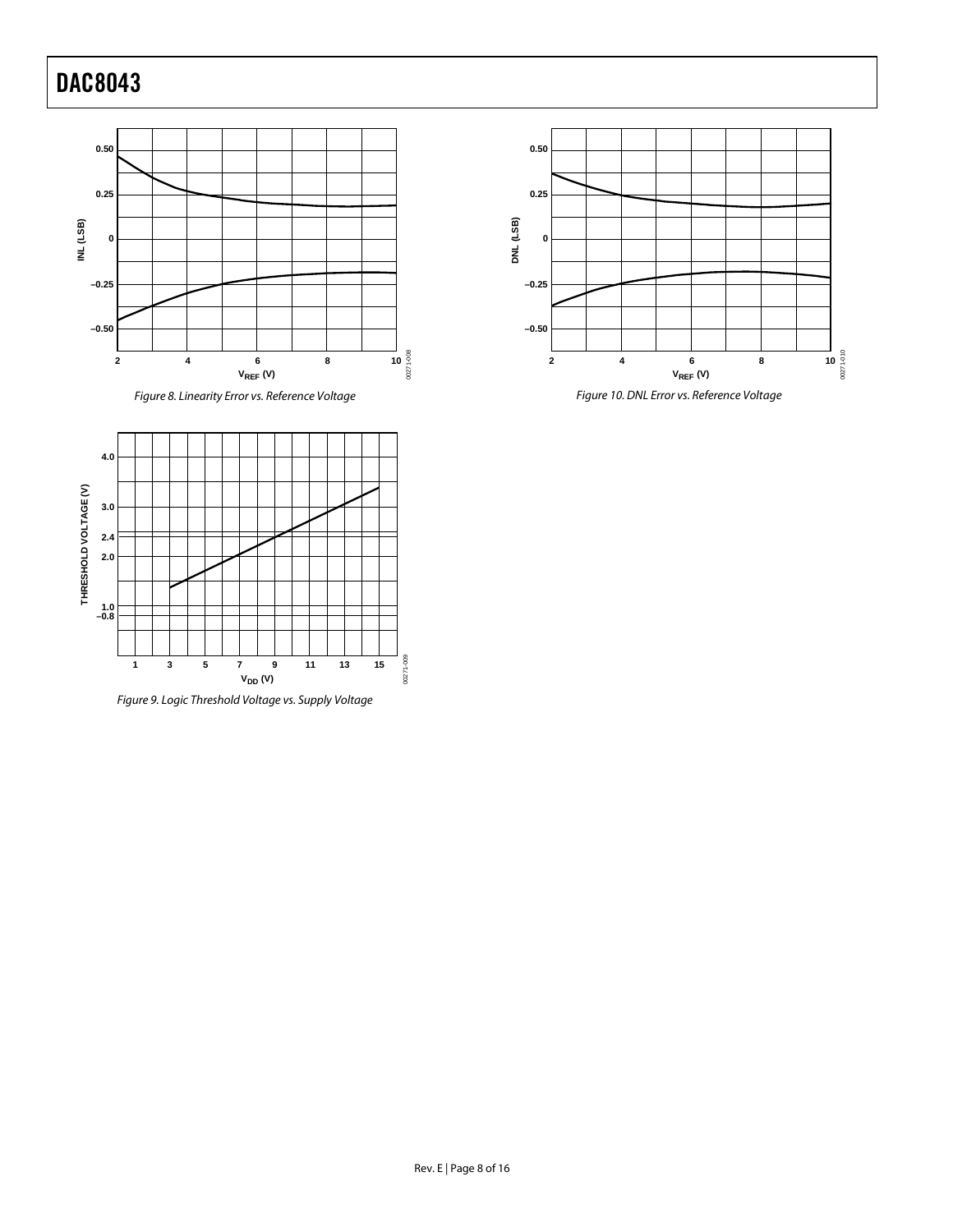# <span id="page-8-0"></span>**TERMINOLOGY**

### **Integral Nonlinearity (INL)**

This is the single most important DAC specification. Analog Devices, Inc., measures INL as the maximum deviation of the analog output (from the ideal) from a straight line drawn between the end points. It is expressed as a percent of full-scale range or in terms of LSBs.

Refer to th[e Analog Devices Glossary of EE Terms](http://www.analog.com/glossary) for additional digital-to-analog converter definitions.

### **Interface Logic Information**

The DAC8043 has been designed for ease of operation. The timing diagram (se[e Figure 12\)](#page-9-2) illustrates the input register loading sequence. Note that the most significant bit (MSB) is loaded first.

Once the input register is full, the data is transferred to the DAC register by taking  $\overline{\text{LD}}$  momentarily low.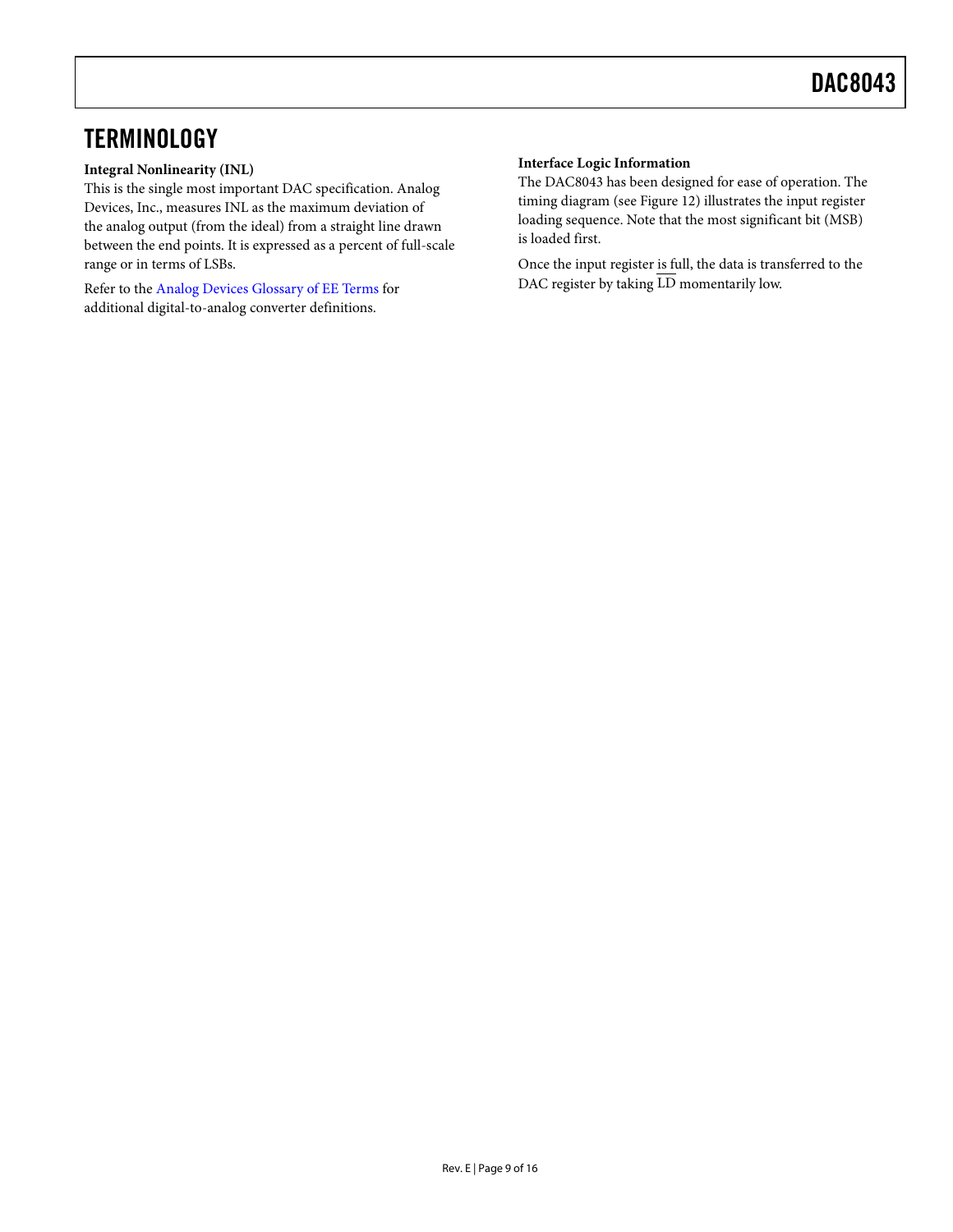## <span id="page-9-0"></span>DIGITAL SECTION

The digital inputs of the DAC8043 (SRI,  $\overline{LD}$ , and CLK) are TTL compatible. The input voltage levels affect the amount of current drawn from the supply; peak supply current occurs as the digital input ( $V_{N}$ ) passes through the transition region (se[e Figure 6\)](#page-6-1). Maintaining the digital input voltage levels as close as possible to the  $V_{DD}$  and GND supplies minimizes supply current consumption.

The digital inputs of the DAC8043 have been designed with ESD resistance incorporated through careful layout and the inclusion of input protection circuitry. [Figure 11](#page-9-3) shows the input protection diodes and series resistor; this input structure is duplicated on each digital input. High voltage static charges applied to the inputs are shunted to the supply and ground rails through forward biased diodes. These protection diodes were designed to clamp the inputs to well below dangerous levels during static discharge conditions.

## <span id="page-9-1"></span>**GENERAL CIRCUIT INFORMATION**

The DAC8043 is a 12-bit multiplying digital-to-analog converter (DAC) with a very low temperature coefficient. It contains an R-2R resistor ladder network, data input, control logic, and two data registers.



<span id="page-9-3"></span>*Figure 11. Digital Input Protection*

The digital circuitry forms an interface in which serial data can be loaded under microprocessor control into a 12-bit shift register and then transferred, in parallel, to the 12-bit DAC register.

A simplified circuit of the DAC8043 is shown in [Figure 13,](#page-10-2)  which has an inverted R-2R ladder network consisting of siliconchrome, highly stable (50 ppm/°C) thin-film resistors, and twelve pairs of NMOS current-steering switches.

These switches steer binarily weighted currents into either  $I<sub>OUT</sub>$ or GND; this yields a constant current in each ladder leg, regardless of digital input code. This constant current results in a constant input resistance at  $V_{REF}$  equal to R. The  $V_{REF}$  input may be driven by any reference voltage or current, ac or dc, that is within the limits stated in th[e Absolute Maximum Ratings](#page-4-0) section.

The twelve output current-steering NMOS FET switches are in series with each R-2R resistor; they can introduce bit errors if all are of the same  $R_{ON}$  resistance value. They were designed so that the switch on resistance is binarily scaled so that the voltage drop across each switch remains constant. If, for example, Switch S1 of [Figure 13 w](#page-10-2)as designed with an on resistance of 10 Ω, Switch S2 for 20  $Ω$ , and so on, a constant  $5$  mV drop would be maintained across each switch.

<span id="page-9-2"></span>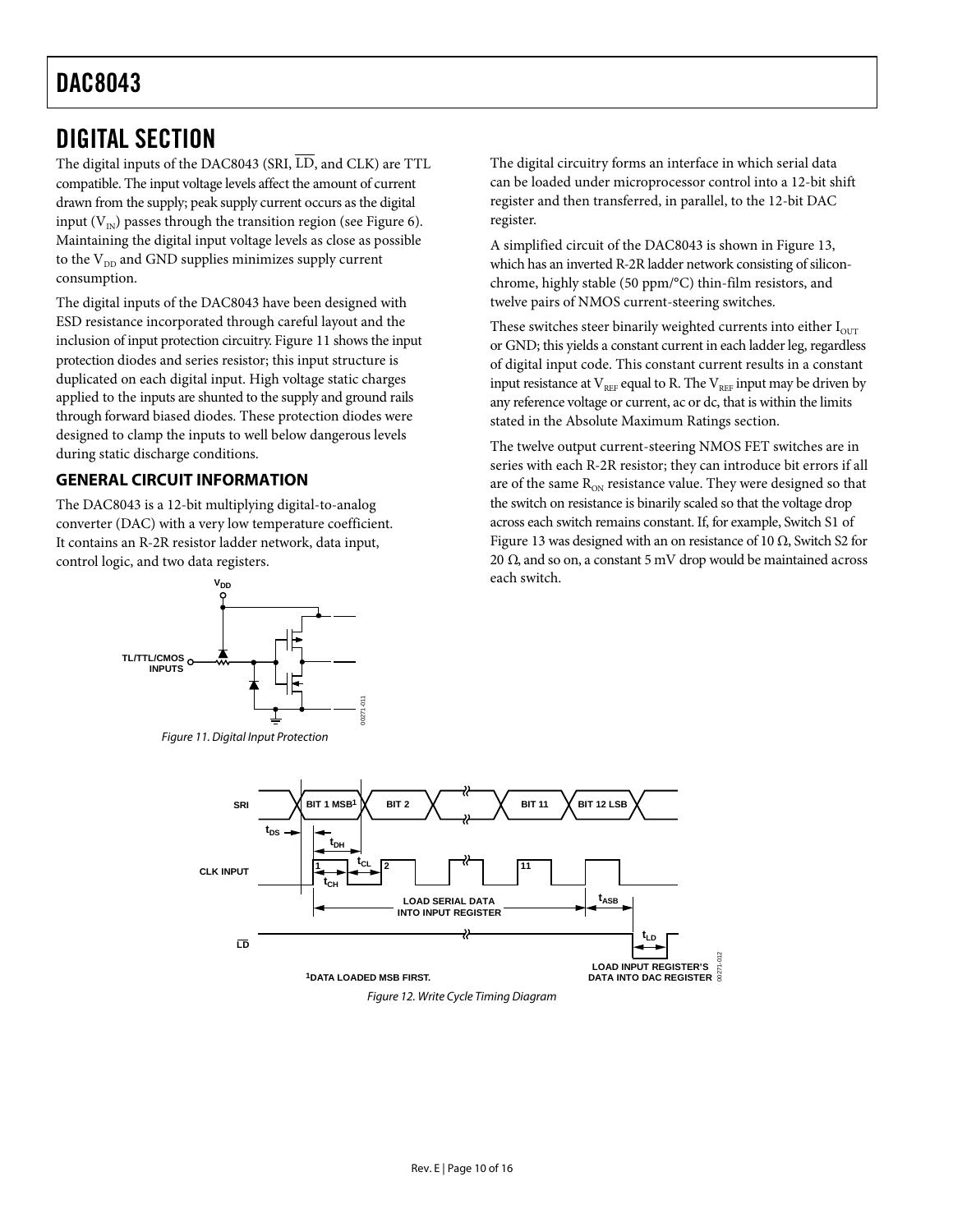To further ensure accuracy across the full temperature range, permanently on MOS switches were included in series with the feedback resistor and the terminating resistor of the R-2R ladder. The simplified DAC circuit[, Figure 13,](#page-10-2) shows the location of the series switches. These series switches are equivalently scaled to two times Switch S1 (MSB) and to Switch S12 (LSB), respectively, to maintain constant relative voltage drops with varying temperature. During any testing of the resistor ladder or  $R_{FEEDBACK}$  (such as incoming inspection),  $V_{DD}$  must be present to turn on these series switches.



## <span id="page-10-2"></span><span id="page-10-0"></span>**EQUIVALENT CIRCUIT ANALYSIS**

[Figure 14](#page-10-3) shows an equivalent analog circuit for the DAC8043. The  $(D \times V_{REF})/R$  current source is code dependent and is the current generated by the DAC. The current source,  $I_{LKG}$ , consists of surface and junction leakages and doubles approximately every 10°C.  $C_{\text{OUT}}$  is the output capacitance; it is the result of the N-channel MOS switches and varies from 80 pF to 110 pF, depending on the digital input code.  $R_0$  is the equivalent output resistance that also varies with digital input code. R is the nominal R-2R resistor ladder resistance.



### <span id="page-10-3"></span><span id="page-10-1"></span>**DYNAMIC PERFORMANCE**

### *Output Impedance*

The output resistance of the DAC8043, as in the case of the output capacitance, varies with the digital input code. This resistance, looking back into the  $I_{\text{OUT}}$  terminal, may be between 10 kΩ (the feedback resistor alone when all digital inputs are low) and  $7.5 \text{ k}\Omega$  (the feedback resistor in parallel with approximately 30 kΩ of the R-2R ladder network resistance when any single bit logic is high). Static accuracy and dynamic performance will be

affected by these variations. This variation is best illustrated by using the circuit of [Figure 15](#page-10-4) and the following equation:

$$
V_{ERROR} = V_{OS} \left( 1 + \frac{R_{FB}}{R_{O}} \right)
$$

where:

 $R<sub>o</sub>$  is a function of the digital code and

 $= 10 \text{ k}\Omega$  for more than four bits of Logic 1.

= 30 k $\Omega$  for any single bit of Logic 1.

Therefore, the offset gain varies as follows:

At Code 0011 1111 1111,

$$
V_{ERROR1} = V_{OS} \left( 1 + \frac{10 \text{ k}\Omega}{10 \text{ k}\Omega} \right) = 2 V_{OS}
$$

At Code 0100 0000 0000,

$$
V_{ERROR2} = V_{OS} \left( 1 + \frac{10 \text{ k}\Omega}{30 \text{ k}\Omega} \right) = 4/3 V_{OS}
$$

The error difference is  $2/3$  V<sub>os</sub>.

Because one LSB has a weight (for  $V_{REF} = 10 V$ ) of 2.4 mV for the DAC8043, it is clearly important that  $V_{OS}$  be minimized, either by using the amplifier's nulling pins or an external nulling network or by selecting an amplifier with inherently low  $V_{OS}$ . Amplifiers with sufficiently low  $V_{OS}$  includ[e OP77,](http://www.analog.com/OP77) [OP07,](http://www.analog.com/OP07) OP27, an[d OP42.](http://www.analog.com/OP42)



*Figure 15. Simplified Circuit*

<span id="page-10-4"></span>The gain and phase stability of the output amplifier, board layout, and power supply decoupling all affect the dynamic performance. The use of a small compensation capacitor may be required when high speed operational amplifiers are used. It may be connected across the feedback resistor of the amplifier to provide the necessary phase compensation to critically damp the output. The output capacitance of the DAC8043 and the  $R_{FB}$ resistor form a pole that must be outside the amplifier's unity gain crossover frequency.

The considerations when using high speed amplifiers are:

- 1. Phase compensation (see [Figure 16](#page-11-2) an[d Figure](#page-11-3) 17).
- 2. Power supply decoupling at the device socket and the use of proper grounding techniques.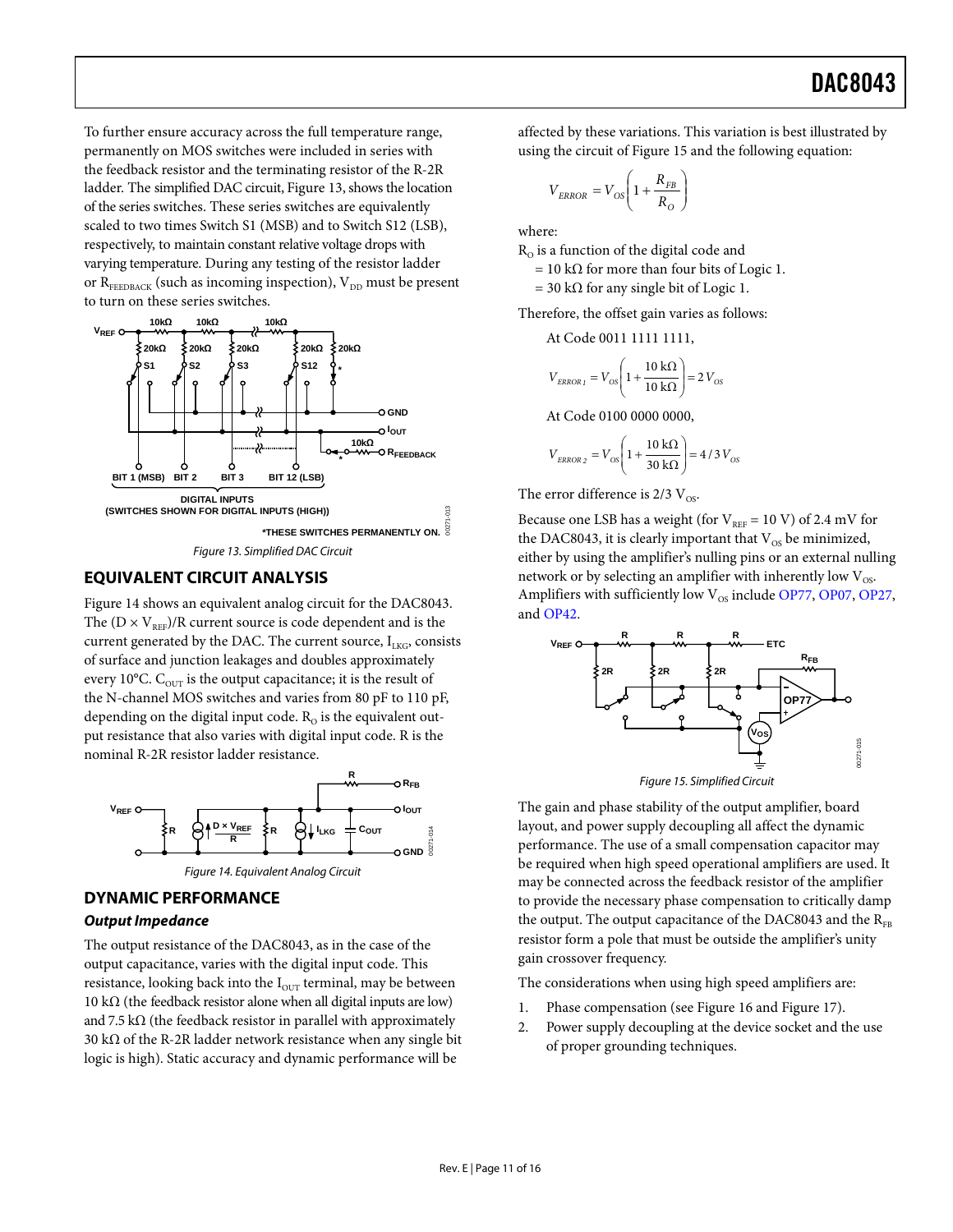## <span id="page-11-0"></span>APPLICATIONS INFORMATION **APPLICATION TIPS**

<span id="page-11-1"></span>In most applications, linearity depends upon the potential of the  $I<sub>OUT</sub>$  and GND pins being equal to each other. In most applications, the DAC is connected to an external op amp with its noninverting input tied to ground (see [Figure 16](#page-11-2) and [Figure](#page-11-3) 17). The amplifier selected should have a low input bias current and low drift over temperature. The amplifier's input offset voltage should be nulled to less than 200 μV (less than 10% of 1 LSB).

The noninverting input of the operational amplifier should have a minimum resistance connection to ground; the usual bias current compensation resistor should not be used. This resistor can cause a variable offset voltage appearing as a varying output error. All grounded pins should tie to a single common ground point, avoiding ground loops. The V<sub>DD</sub> power supply should have a low noise level with no transients greater than 17 V.

### *Unipolar Operation (2-Quadrant)*

The circuits shown in [Figure 16](#page-11-2) an[d Figure](#page-11-3) 17 may be used with an ac or dc reference voltage. The output of the circuit ranges between 0 V and approximately  $-V_{REF}$  (4095/4096), depending upon the digital input code. The relationship between the digital input and the analog output is shown in [Table 6.](#page-11-4) The limiting parameters for the  $V_{REF}$  range are the maximum input voltage range of the op amp or ±25 V, whichever is lowest.



<span id="page-11-2"></span>*Figure 16. Unipolar Operation with High Accuracy Op Amp (2-Quadrant)* 



<span id="page-11-3"></span>*Figure 17. Unipolar Operation with Fast Op Amp and Gain Error Trimming (2-Quadrant)* 

Gain error may be trimmed by adjusting  $R_1$ , as shown i[n Figure](#page-11-3) 17. The DAC register must first be loaded with all 1s.  $R_1$  may then be adjusted until  $V_{OUT} = -V_{REF}$  (4095/4096). In the case of an adjustable  $V_{REF}$ ,  $R_1$  and  $R_2$  may be omitted, with  $V_{REF}$  adjusted to yield the desired full-scale output.

In most applications, the DAC8043's negligible zero-scale error and very low gain error permit the elimination of the trimming components  $(R_1$  and the external  $R_2$ ) without adversely affecting on circuit performance.

<span id="page-11-4"></span>

|  | Table 6. Unipolar Code Table <sup>1, 2</sup> |  |  |
|--|----------------------------------------------|--|--|
|--|----------------------------------------------|--|--|

| <b>Digital Input</b> | <b>Nominal Analog Output</b>                                  |
|----------------------|---------------------------------------------------------------|
| LSB<br>MSB           | $(V_{\rm out}$ as Shown in Figure 16 and Figure 17)           |
| 1111 1111 1111       | $-V_{REF}\left(\frac{4095}{4006}\right)$                      |
| 1000 0000 0001       | $-V_{REF}\left(\frac{2049}{4096}\right)$                      |
| 1000 0000 0000       | $-V_{REF}\left(\frac{2048}{4096}\right) = -\frac{V_{REF}}{2}$ |
| 0111 1111 1111       | $-V_{\textit{REF}}\left(\frac{2047}{4006}\right)$             |
| 0000 0000 0001       | $-V_{REF}\left(\frac{1}{4096}\right)$                         |
| 0000 0000 0000       | $-V_{REF}\left(\frac{0}{4096}\right)=0$                       |

<sup>1</sup> Nominal full scale fo[r Figure 16](#page-11-2) an[d Figure](#page-11-3) 17 circuits is given by

$$
FS = -V_{REF} \left(\frac{4095}{4096}\right)
$$

<sup>2</sup> Nominal LSB magnitude fo[r Figure 16](#page-11-2) an[d Figure](#page-11-3) 17 circuits is given by

$$
LSB = V_{REF}\left(\frac{1}{4096}\right) \text{ or } V_{REF}\left(2^{-n}\right)
$$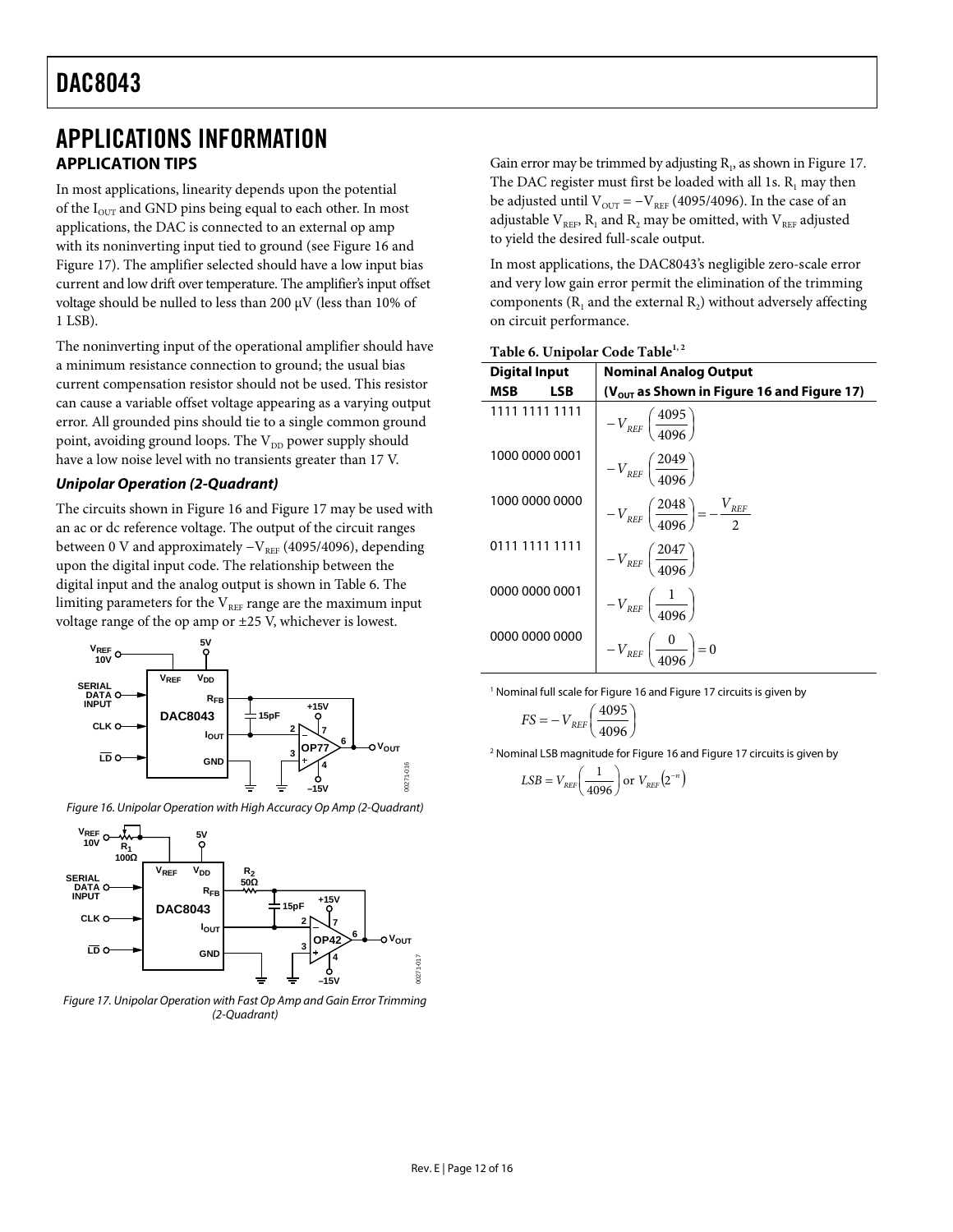#### **Bipolar Operation (4-Quadrant)**

[Figure 19 d](#page-12-0)etails a suggested circuit for bipolar, or offset binary, operation. [Table 7](#page-12-1) shows the digital input to analog output relationship. The circuit uses offset binary coding. Twos complement code can be converted to offset binary by software inversion of the MSB or by the addition of an external inverter to the MSB input.

#### <span id="page-12-1"></span>Table 7. Bipolar (Offset Binary) Code Table<sup>1, 2</sup>

| <b>Digital Input</b> | <b>Nominal Analog Output</b>                    |  |
|----------------------|-------------------------------------------------|--|
| LSB<br>MSB           | $(VOUT as Shown in Figure 19)$                  |  |
| 1111 1111 1111       | $+V_{REF}\left(\frac{2047}{2048}\right)$        |  |
| 1000 0000 0001       | $+V_{REF}\left(\frac{1}{2048}\right)$           |  |
| 1000 0000 0000       | 0                                               |  |
| 0111 1111 1111       | $-V_{REF}\left( \frac{1}{2048}\right)$          |  |
| 0000 0000 0001       | $-V_{\it REF} \left( \frac{2047}{2048} \right)$ |  |
| 0000 0000 0000       | $-V_{REF}\left(\frac{2048}{2048}\right)$        |  |

1 Nominal full scale fo[r Figure 19 c](#page-12-0)ircuits is given by

$$
FS = V_{REF} \left(\frac{2047}{2048}\right)
$$

2 Nominal LSB magnitude fo[r Figure 19 c](#page-12-0)ircuits is given by

$$
LSB = V_{REF} \left(\frac{1}{2048}\right)
$$

Resistors  $R_3$ ,  $R_4$ , and  $R_5$  must be selected to match within 0.01%, and they all must be of the same (preferably metal foil) type to ensure temperature coefficient matching. Mismatching between  $R_3$  and  $R_4$  causes offset and full-scale errors, while an  $R_5$  to  $R_4$ and R3 mismatch results in full-scale error.

Calibration is performed by loading the DAC register with 1000 0000 0000 and adjusting  $R_1$  until  $V_{\text{OUT}} = 0$  V.  $R_1$  and  $R_2$  may be omitted, adjusting the ratio of  $R_3$  to  $R_4$  to yield  $V_{\text{OUT}} = 0$  V. Full

scale can be adjusted by loading the DAC register with 1111 1111 1111 and either adjusting the amplitude of  $V_{REF}$  or the value of  $R_5$  until the desired  $V_{\text{OUT}}$  is achieved.

#### **Analog/Digital Division**

The transfer function for the DAC8043 connected in the multiplying mode, as shown in [Figure 16,](#page-11-2) [Figure 17,](#page-11-3) and [Figure 19,](#page-12-0) is

$$
V_{\rm O}=-\,V_{\rm IN}\!\!\left(\frac{A_{\rm I}}{2^1}\!+\!\frac{A_{\rm 2}}{2^2}\!+\!\frac{A_{\rm 3}}{2^3}\!+\!\ldots\!\frac{A_{\rm I2}}{2^{\rm I2}}\right)
$$

where  $A_X$  assumes a value of 1 for an on bit and 0 for an off bit.

The transfer function is modified when the DAC is connected in the feedback of an operational amplifier, as shown i[n Figure 18](#page-12-2)  and becomes

$$
V_{\scriptscriptstyle O}=\left(\begin{array}{c}-V_{\scriptscriptstyle IN} \\ \hline \frac{A_{\scriptscriptstyle I}}{2^{1}} + \frac{A_{\scriptscriptstyle 2}}{2^{2}} + \frac{A_{\scriptscriptstyle 3}}{2^{3}} + ... \frac{A_{\scriptscriptstyle I2}}{2^{4}}\end{array}\right)
$$

The previous transfer function is the division of an analog voltage ( $V_{REF}$ ) by a digital word. The amplifier goes to the rails with all bits off because division by zero is infinity. With all bits on the gain is 1 (±1 LSB). The gain becomes 4096 with the LSB, Bit 12, on.



<span id="page-12-2"></span>Figure 18. Analog/Digital Divider

<span id="page-12-0"></span>

Figure 19. Bipolar Operation (4-Quadrant, Offset Binary)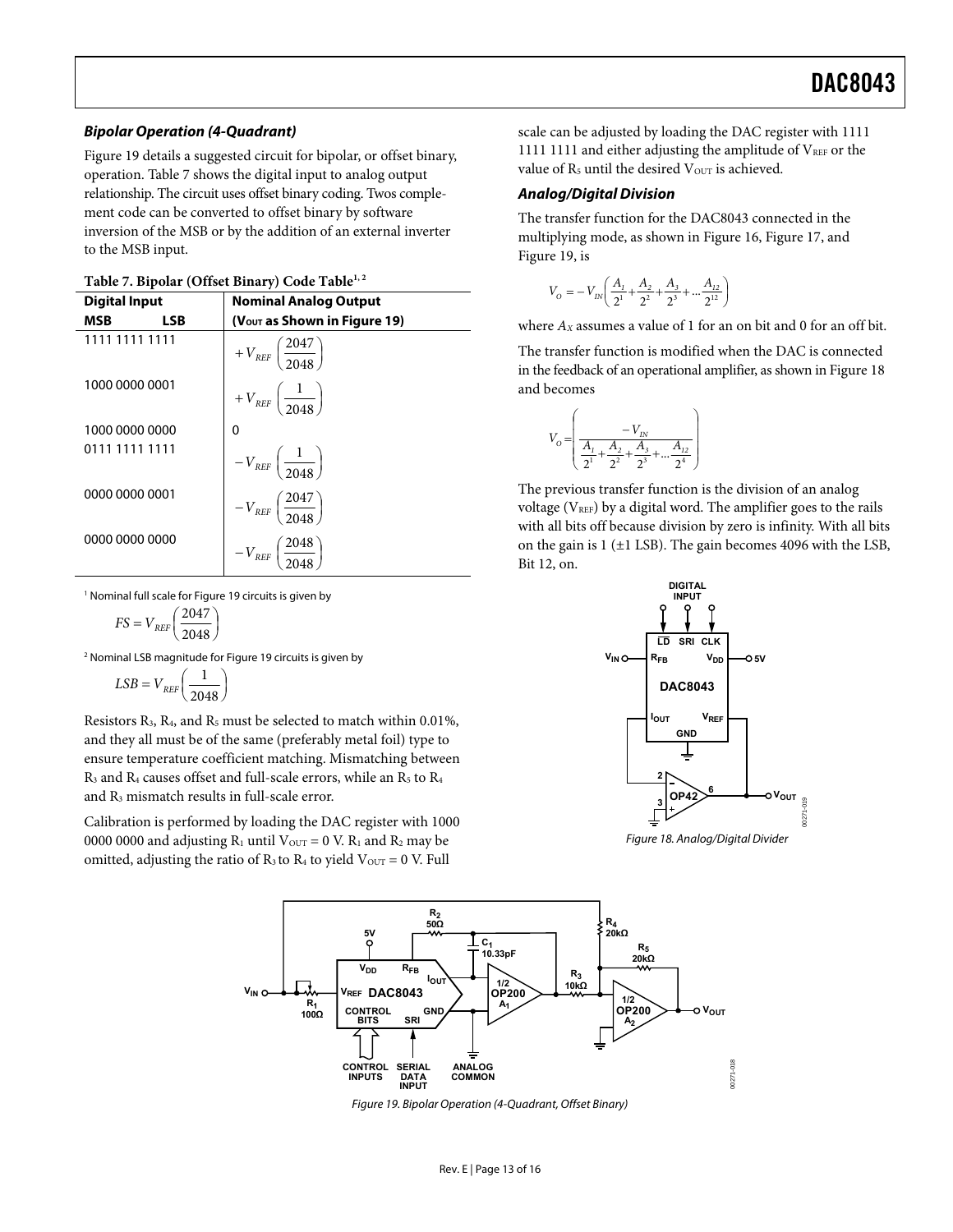## <span id="page-13-0"></span>**INTERFACING TO THE MC6800**

As shown in [Figure 20,](#page-13-3) the DAC8043 may be interfaced to the MC6800 by successively executing memory write instructions while manipulating the data between writes, so that each write presents the next bit.

In this example, the most significant bits are found in the 0000 and 0001 memory locations. The four MSBs are found in the lower half of 0000 and the eight LSBs in 0001. The data is taken from the DB<sub>7</sub> line.

The serial data loading is triggered by the CLK pulse, which is asserted by a decoded memory write to the 2000 memory location,  $R/\overline{W}$ , and  $\Phi$ 2. A write to address location 4000 transfers data from the input register to the DAC register.



## <span id="page-13-3"></span><span id="page-13-1"></span>**DAC8043 INTERFACE TO THE 8085**

The interface of the DAC8043 to the 8085 microprocessor is shown in [Figure 21.](#page-13-4) Note that the SOD line of the microprocessor is used to present data serially to the DAC.

Data is clocked into the DAC8043 by executing memory write instructions. The clock input is generated by decoding Address 8000 and WR. Data is loaded into the DAC register with a memory write instruction to Address A000.

Serial data supplied to the DAC8043 must be present in the right-justified format in Register H and Register L of the microprocessor.



## <span id="page-13-4"></span><span id="page-13-2"></span>**DAC8043 TO THE 68000 INTERFACE**

The interface of the DAC8043 to the 68000 microprocessor is shown in [Figure 22.](#page-13-5) Serial data to the DAC is taken from one of the microprocessor's data bus lines.

<span id="page-13-5"></span>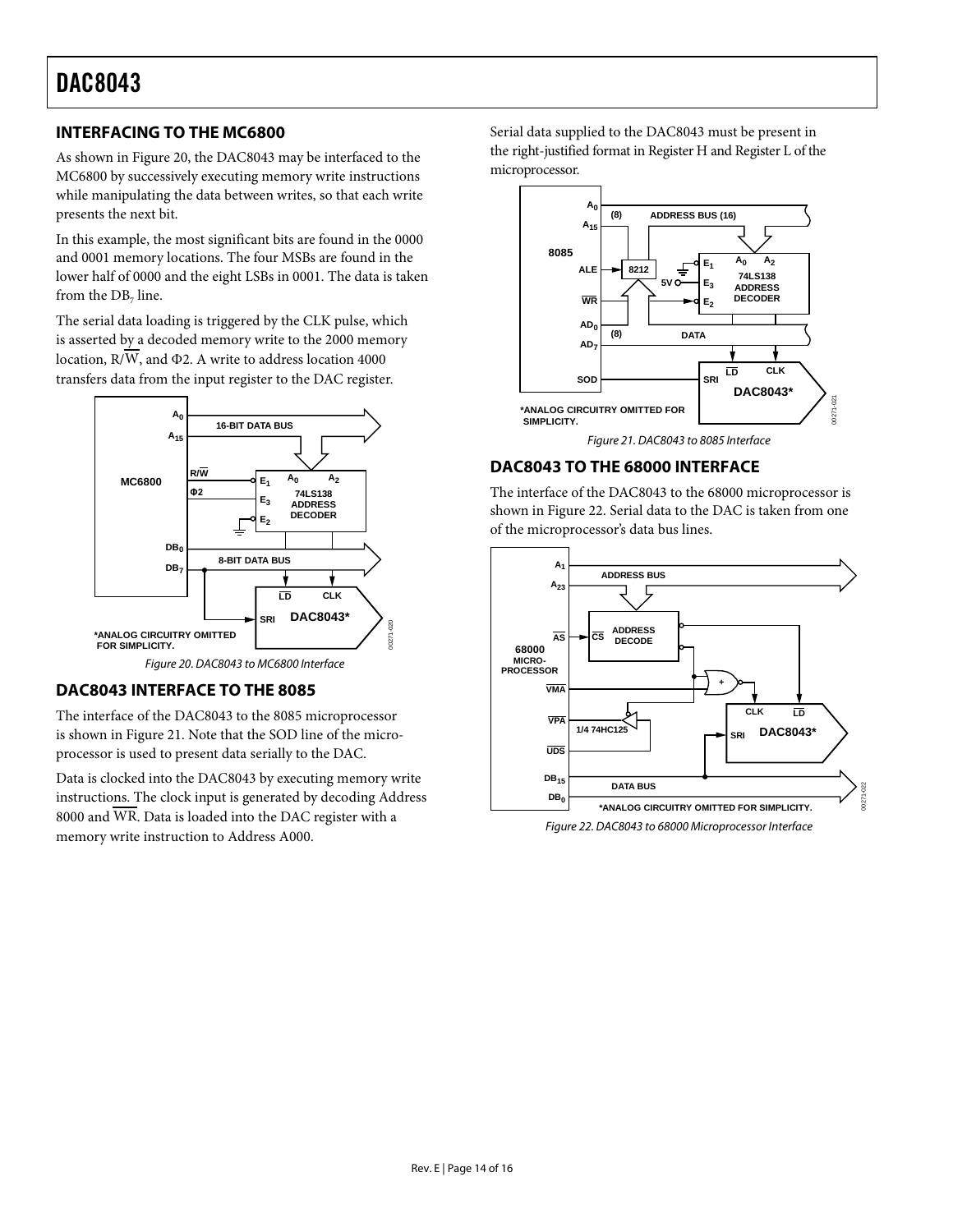## <span id="page-14-0"></span>OUTLINE DIMENSIONS